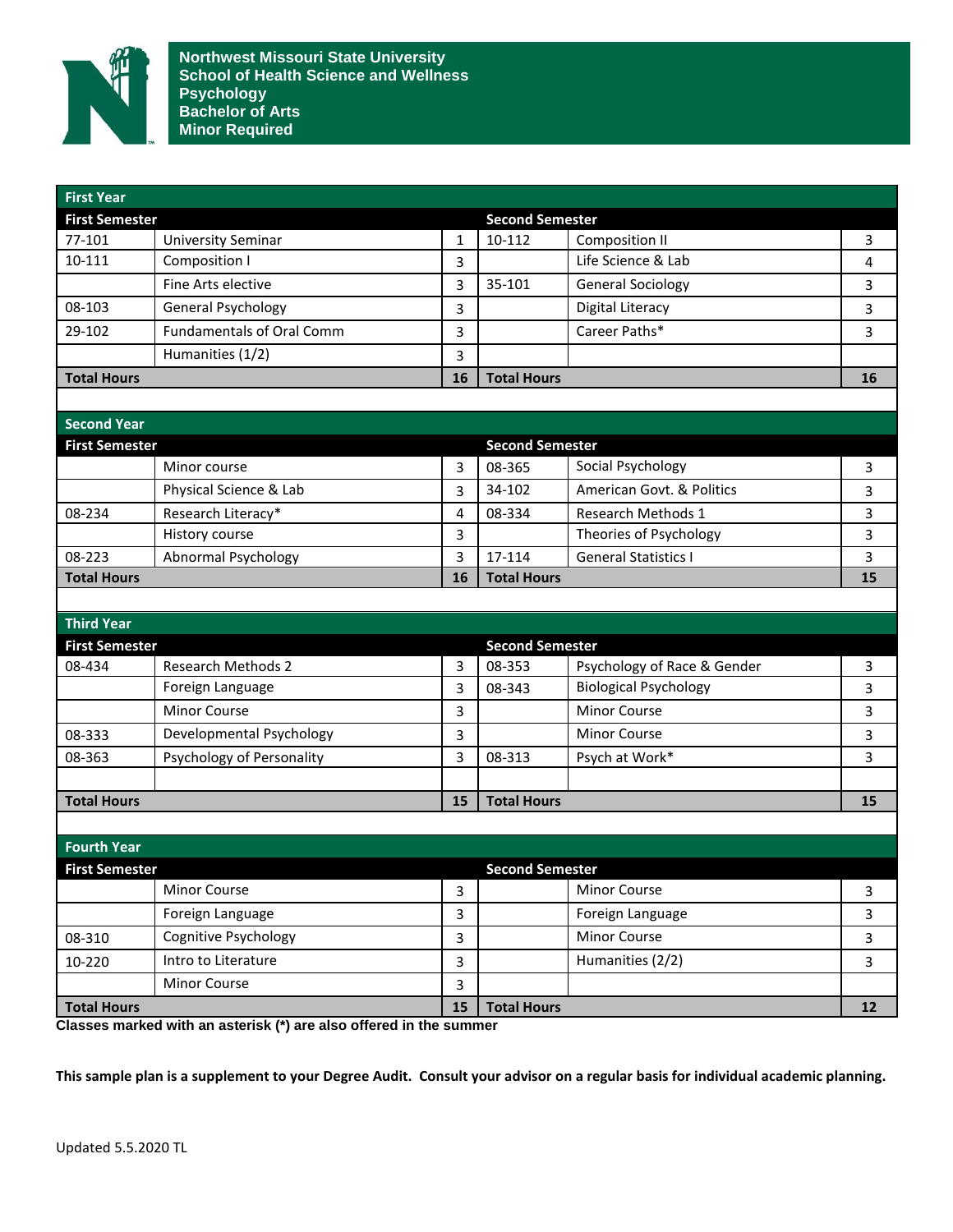# WHY MAJOR IN PSYCHOLOGY?

The **Psychology** major at Northwest provides students with multiple perspectives on human behavior and mental processes. At the same time, the classes add to each student's knowledge, skills, and abilities so that they can demonstrate critical thinking in a wide range of situations.

#### Minor in Psychology

A minor in psychology teaches students the fundamentals of cognitive, developmental and biological psychology, the psychology of personality and social psychology. After taking the required courses, students can customize their minor from a list of approved electives. For a list of required courses, visit the academic catalog. This minor requires the completion of 24 credit hours.

### CAREER OPPORTUNITIES**94**%

**More than 94%** of students who graduated with a degree in psychology obtained employment or continued their education within six months after graduation. Below is a list of possible job titles:

- Crisis Counselor
- Family Counselor
- Social Worker
- Substance Abuse Counselor
- Youth Counselor

\*Based on self-reported data in recent years.

## STUDENT ORGANIZATIONS

Psi Chi is the international honor society of psychology and Northwest's chapter is a Model Chapter Award recipient. Psi Chi's mission is to recognize and promote excellence in the science and application of psychology. Northwest's chapter supports the professional development of its members and contributes to the university in a number of ways, including hosting an annual Scholarly Works Showcase. Membership eligibility depends upon academic achievement, including having a GPA that places students in the top 35% of their class. Applications are reviewed in the fall and spring semesters.

#### INTERNSHIPS

Although internships are not required in the psychology major, they are highly encouraged to gain hands-on, real-world experience.